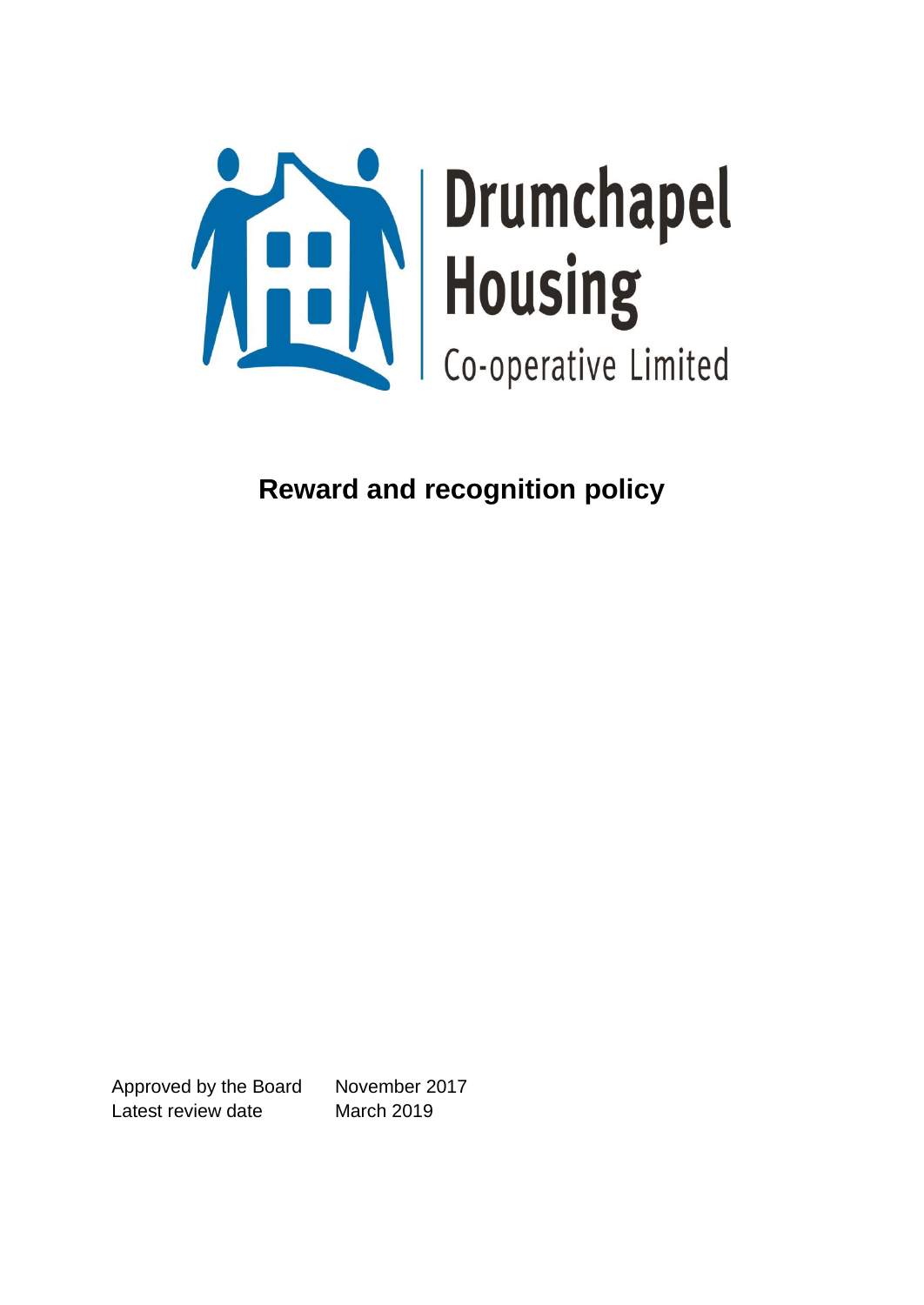

## **1. Introduction**

- 1.1 It is widely acknowledged that both reward and recognition have equally important roles to play in terms of attracting and retaining well motivated and high performing staff team. Indeed, Remarkable (formerly known as Investors in People) acknowledge the part that a formal reward and recognition system has to play in meaningful staff development to help the organisation and its people be the best they can be.
- 1.2 This is the Co-operative's first formal statement on reward and recognition. It has been developed to provide a transparent framework within which reward and recognition can be fairly and consistently applied to all staff. It has been developed in consultation with staff.

# **2. Reward and recognition – basic principles**

- 2.1 Studies show that employee morale significantly increases when employees feel that their contribution is valued. Most people are not motivated by money alone; employees want to feel appreciated, recognised and valued.
- 2.2 Staff members receive informal recognition of a good achievement or a "job well done" from colleagues and managers on an *ad hoc* basis – the Board also acknowledges achievement more formally. Our culture is to give praise and recognition when this is due; any specific acknowledgement by the Board is minuted and fed back to the staff member(s) and achievements are also recognised at team meetings.
- 2.3 In addition to feedback, whether it be formal or informal, this policy outlines steps taken by the Co-operative to provide tangible recognition.

# **3. Legal, contractual and regulatory framework**

3.1 The Co-operative is seeking to be a full member of Employers in Voluntary Housing (EVH) and we therefore plan to adopt their Terms and Conditions on Employment (T&Cs)<sup>1</sup>. These are reviewed from time to time and take account of any new or changing legal requirements placed upon the Co-operative as an employer. The T&Cs, together with any agreed variations, form the basis of the contract between the Co-operative and its employees. In the event of a

 $1$  At the time of writing, the Co-operative is considering joining EVH as full members from 1 April 2018 (we are currently associate members). In the event that we remain associate members, this policy will be amended in early 2018/19.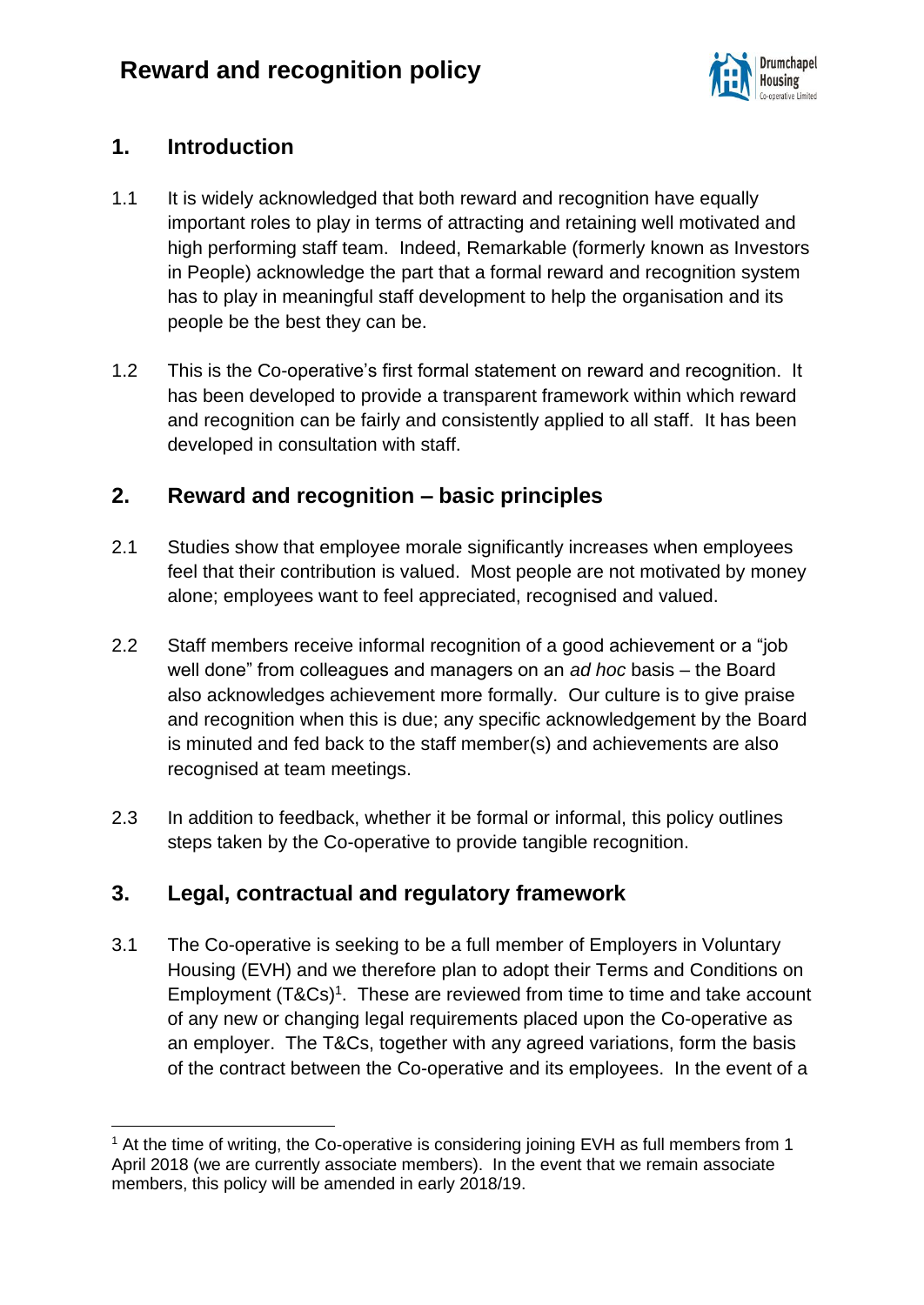

conflict between this policy statement and the T&Cs or legal requirements, the latter will prevail.

- 3.2 In addition, the Co-operative is required to observe its policy on entitlements, payments and benefits which, in relation to rewards and recognition, means that we cannot allow any benefits or payments outwith the contract of employment. The individual elements of section 5 are therefore permissible, implicitly or expressly, within the contract of employment or any agreed variation.
- 3.3 In line with the above, rewards and/or recognition cannot be monetary.

### **4. Equality and diversity**

- 4.1 The Co-operative's equality and diversity policy, which was approved by the Board in April 2017, outlines our commitment to promote a zero tolerance to unfair treatment or discrimination to any person or group of persons, particularly on the basis of any of the protected characteristics<sup>2.</sup> This includes ensuring that everyone has equal access to information and services and, to this end, the Co-operative will make available a copy of this document in a range of alternative formats including large print, translated into another language or by data transferred to voice.
- 4.2 We are also aware of the potential for policies to inadvertently discriminate against an individual or group of individuals. To help tackle this and ensure that it does not occur, best practice suggests that organisations carry out equality impact assessments to help identify any part of a policy that may be discriminatory so that this can be addressed (please see section 6 of the equality and diversity policy for more information).
- 4.3 In line with section 6.2 of the equality and diversity policy, the Co-operative will apply a screening process based on that recommended by the Equality and Human Rights Commission to ascertain whether each policy requires an Impact Assessment to be carried out. The screening process was applied to this policy and it was decided that an impact assessment is not required.

 $2$  The Equality Act 2010 identifies the "protected characteristics" as age, disability, marriage and civil partnership, race, religion or belief, gender, gender reassignment and sexual orientation.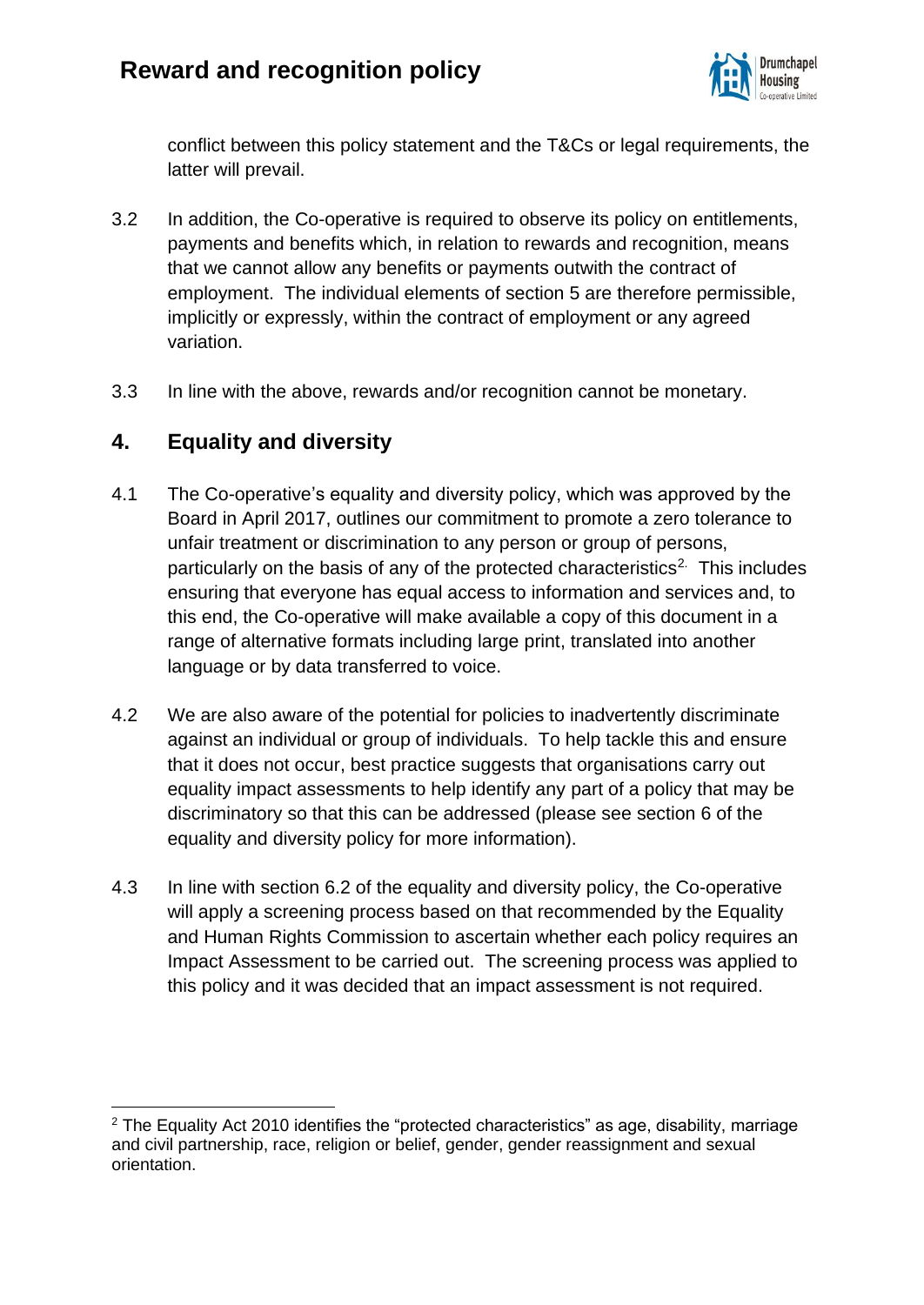

# **5. Rewards and recognition at Drumchapel**

- 5.1 The Co-operative has an excellent staff team, particularly frontline staff, and this is borne out by the continually very good customer satisfaction results as well as performance in relation to key performance indicators. Staff are encouraged to act on their own initiative and there is a genuine feeling that the Co-operative is a great place to work. This high level of performance would be evident with or without additional rewards and recognition.
- 5.2 Notwithstanding the above, the following is available to all staff:
	- a) All full-time staff receive 25 days' paid leave per year, in addition to the EVH public holidays (currently 15 days per year). This is pro rated for part-time and/or temporary staff. In addition to this, all staff are entitled to the following additional leave in recognition of long service:
		- After 5 full years' continuous service  $\rightarrow$  1 extra day; total 26 days After 10 full years' continuous service  $\rightarrow$  2 extra days; total 27 days After 15 full years' continuous service  $\rightarrow$  3 extra days; total 28 days
			-
			-
			-
		- After 20 full years' continuous service  $\rightarrow$  4 extra days; total 29 days

It should be noted that a full years' service is measured on 1 April of the relevant leave year. This means that someone with a start date of 15 November 2012 would attain five full years' service on 1 April 2018.

**It is important to note that** the above arrangements apply to all staff joining after 1 October 2016. Staff joining prior to this date have a contractual agreement with the Co-operative to attain up to five additional days' leave after nine years' service, and **this will continue to be the case so long as these staff members have continuation of service**.

- b) The Co-operative has negotiated a special rate with the Glasgow Club for access to all gyms, pools and a large number of classes across 26 venues in the city for Board, staff and all residents. The rate is lower than the standard corporate rate and is available to any staff member on production of a wage slip or similar. Any staff member taking advantage of this offer is required to put an entry in the entitlements, payments and benefits register.
- c) The Co-operative has a very proactive approach to training and further education. Any staff member wishing to access training or education for career progression is encouraged to discuss this with their line manager.